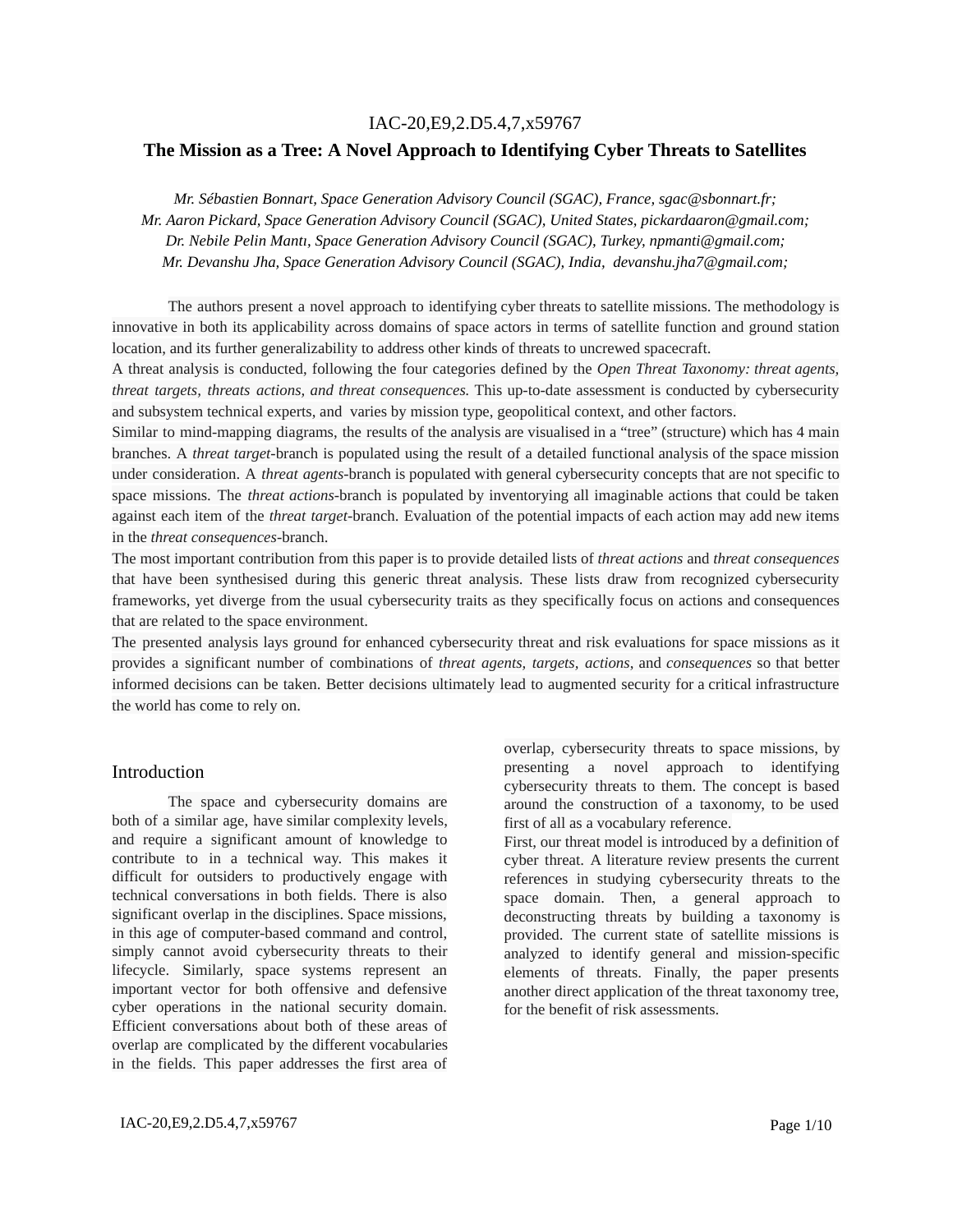# I. Nomenclature

A frequent issue in literature relating to cybersecurity and space technologies is that both fields rely on well-developed technical terminology that is unfamiliar to people who do not intimately know the field. The intersection of these fields suffers from this even more intensely. Therefore, the paper shall define its key technical terms. We propose to use the Open Threat Taxonomy definition in order to introduce our threat model.

A **space mission** is the complete architecture required to execute a space mission. This comprehensive understanding of the system includes but is not limited to space and ground segment hardware/software; communications; designers, operations and support personnel; supply chains; and any other mission-specific capability or process.

A **threat** to a space mission is composed of four main elements, also referred to as **components**.

A **threat agent** is the person group or entity performing/triggering the action with intent to cause damage.

A **threat target** is the part of the space mission that is being attacked.

A **threat action** is the operation performed by the agent on the threat target.

A **threat consequence** is a potential negative result of the threat action.

## II. Literature Review

The Consultative Committee for Space Data Systems, an organization of national space agencies, published Informational Report CCSDS-350.1-G-2, "Security Threats Against Space Missions", in December 2015<sup>1</sup>. This document provides a high-level overview of threats against space missions. It makes a key distinction between "threat" and "risk" that influenced the development of the paper. A threat, according to CCSDS, requires capability and intent to harm the mission; risk is seen as a function of probability of the threat occurring, and the harm its occurring would cause. This understanding enabled the paper to focus on threat identification and the role that it plays in risk mitigation. CCSDS also uses a four-threat model that corresponds strongly to the one this paper proposes, and influenced its development. Its key terms are "threat source agent", "threat event", "vulnerability", and "mission impact", and it also organizes them in a linear path from the source agent to mission impact. It provides a robust description of threat agents and threat actions to space mission architectures, as well as potential consequences. Figure 4-2 provides a process for assessing threats; the methodology this paper proposes covers aspects of both "Identify Threats to Space Missions" and "Assess Impact of Threats on Scenarios". This document represents the state of the art in thinking about cyber threats to space mission architectures.

The United States Department of Commerce's National Institute of Standards and Technology developed a four-component approach towards risk assessment. Its Information Technology Laboratory's Computer Security Division published this approach in NIST Special Publication 800-30, "Guide for Conducting Risk Assessments", which first appeared in September  $2012^2$ . It uses the terminology of "threat source", which correlates to "threat actor"; "threat event", which correlates to "threat action"; "vulnerability", correlating to "threat target", and "adverse impact", which relates to this paper's vision of a "threat consequence". This paper has been heavily influenced by Special Publication 800-30, and innovates upon it in two ways. First, it proposes a tree-like organization of threat components, where increased depth indicates a more granular threat. It is thought that this will make the threats' characteristics, and relationships between them, simpler to visualize. Second, it advocates for a threat target, or vulnerability-driven, approach. It is possible that this approach may miss potential threats to the space mission architecture, because unrecognized threats cannot be effectively mitigated. However, this remains a possibility for any cybersecurity risk assessment protocol - if the threat cannot be identified, it cannot be systematically mitigated. By approaching the problem from the starting point of threat targets, it is thought that a more comprehensive set of potential threat actions, and quite confident that a more comprehensive set of threat consequences, can be identified, than would be possible if the assessment began with the threat actors.

MITRE Corporation's Homeland Security Systems Engineering & Defense Institute published a paper entitled "Cyber Threat Modelling: Survey, Assessment, and Representative Framework" in April 2018<sup>3</sup>. While not a space-centric document, it identified the feasibility of a system-centric

IAC-20,E9,2.D5.4,7,x59767 Page 2/10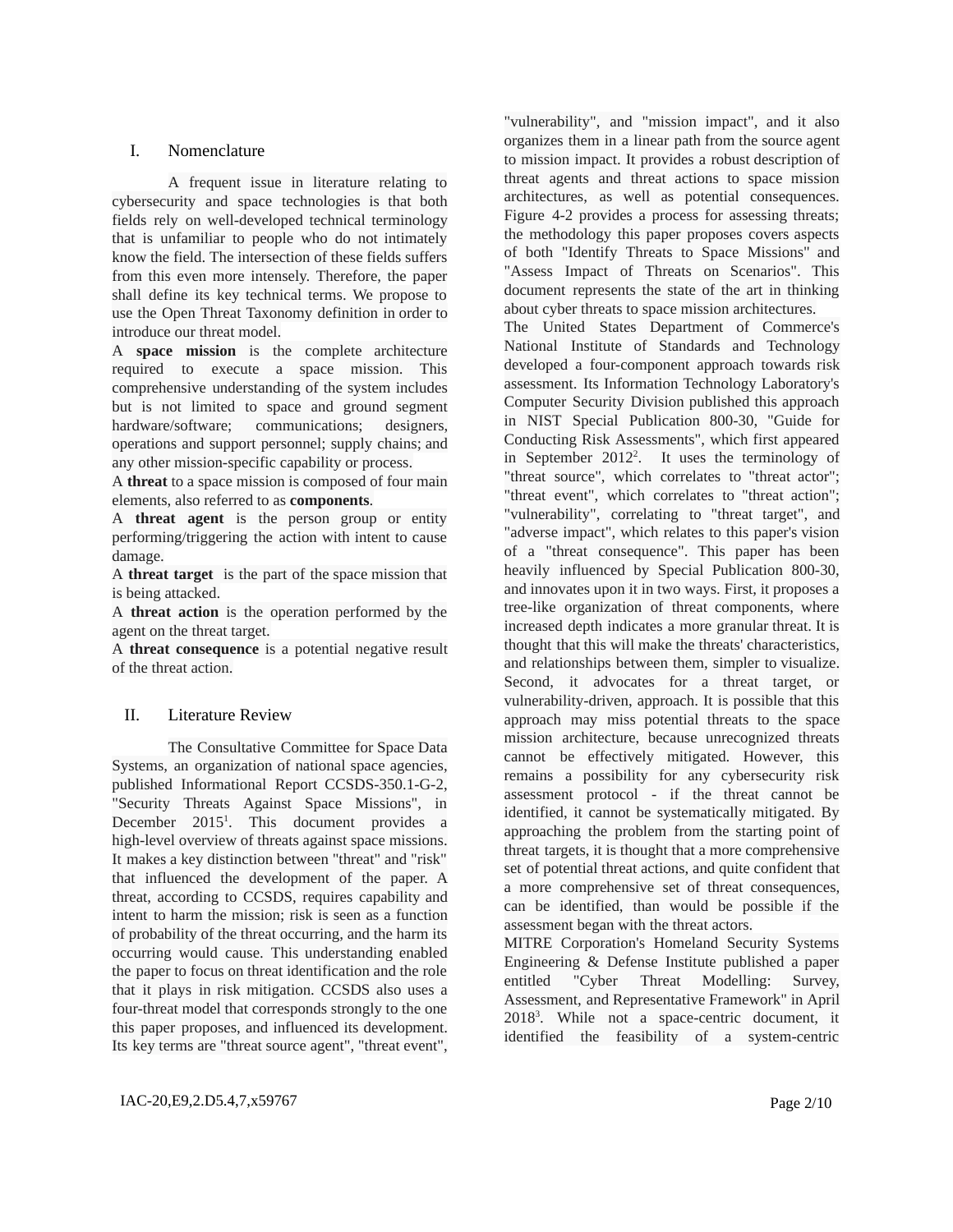modelling approach to defensive cyber operations, and demonstrated the viability of a tree to model threats to a system in such a way that increased depth, distanced from the root or central node, indicated an increased level of granularity. Additionally, it surveys approaches to cyber threat modelling that informed the structure of the model presented in this paper.

The Centre for East-West Cultural and Economic Studies's bulletin *Culture Mandala* published an essay by Jason Fritz entitled "Satellite Hacking: A Guide for the Perplexed" in 2013<sup>4</sup>. It describes cybersecurity threats to satellites, and ways that satellite operators have countered them. This publication provides a very helpful high-level primer on the cybersecurity threats to computing architectures with significant components in space.

## III. Methodology

The novel approach proposed by this paper is the use of a tree-like data structure as a model to describe the components of cyber threats to space missions. The actual threat inventory, performed by associating agents, targets, actions and consequences of the taxonomy will be covered in chapter 5.

The root of the structure is the mission itself. It has four child nodes, which are themselves the root of subtree-like structures. The four top-level child nodes are "threat agents", "threat targets", "threat actions", and "threat consequences".

Each subtree-like data structure, or substructure, is itself a multilevel taxonomy. This makes it easier to group elements of the analysis into "buckets" to understand potential threats at different levels of the architecture.

The data structure should be as granular as necessary, and for hardware substructures can reach down to the level of components on printed circuit boards. With each level of depth from the root, the area under consideration becomes more granular. For example, the "threat target" substructure refers to all potential threats to the space mission architecture. It has, in all cases, a child node that refers to the threat target of the integrated space segment. This node, in turn, has child nodes that refer to the threat targets of space segment hardware and space segment software.

The procedure for developing this tree-like substructure is as follows:

- The threat target substructure is constructed first, and is based primarily on a functional analysis of the space mission architecture. This requires interdisciplinary coordination between cybersecurity subject matter experts, systems engineers, responsible engineers for various subsystems, and subject matter experts in the mission's personnel and supply chain.
- The cybersecurity subject matter experts continue to engage with the mission's technical personnel to understand the threats to each potential target, which populate the threat action substructure.
- The cybersecurity subject matter experts continue to engage with the mission's technical personnel to understand the effects of each potential threat action, which populates the threat consequence substructure.
- Business or policy analysts, as appropriate, engage with cybersecurity experts to determine which individuals or institutions might have the means or motive to accomplish any of the identified threat actions. This information populates the threat actor substructure. Standard bodies provide resources that can complement and facilitate this step such as ground station information records.

The taxonomy tree, as a structuring analysis tool, is a visual, structuring resource that helps decompose and compare threat aspects in a way compatible with rational, systematic frameworks<sup>5</sup>.

Building these multi-level trees has many advantages such as helping identify new elements from a common parent, and the possibility to work incrementally by adding more levels/details as the analysis develops.

The process of building a specific taxonomy tree allows working very precisely on a threat aspect as it provides scalability thanks to the ability to choose the level in the tree. Additional levels of focus can be achieved by adding an unlimited number of levels but also by the possibility to add sister nodes to the node we are interested in, in order to make its meaning more accurate. This capability makes the taxonomy tree an ideal vocabulary reference when discussing threat aspects.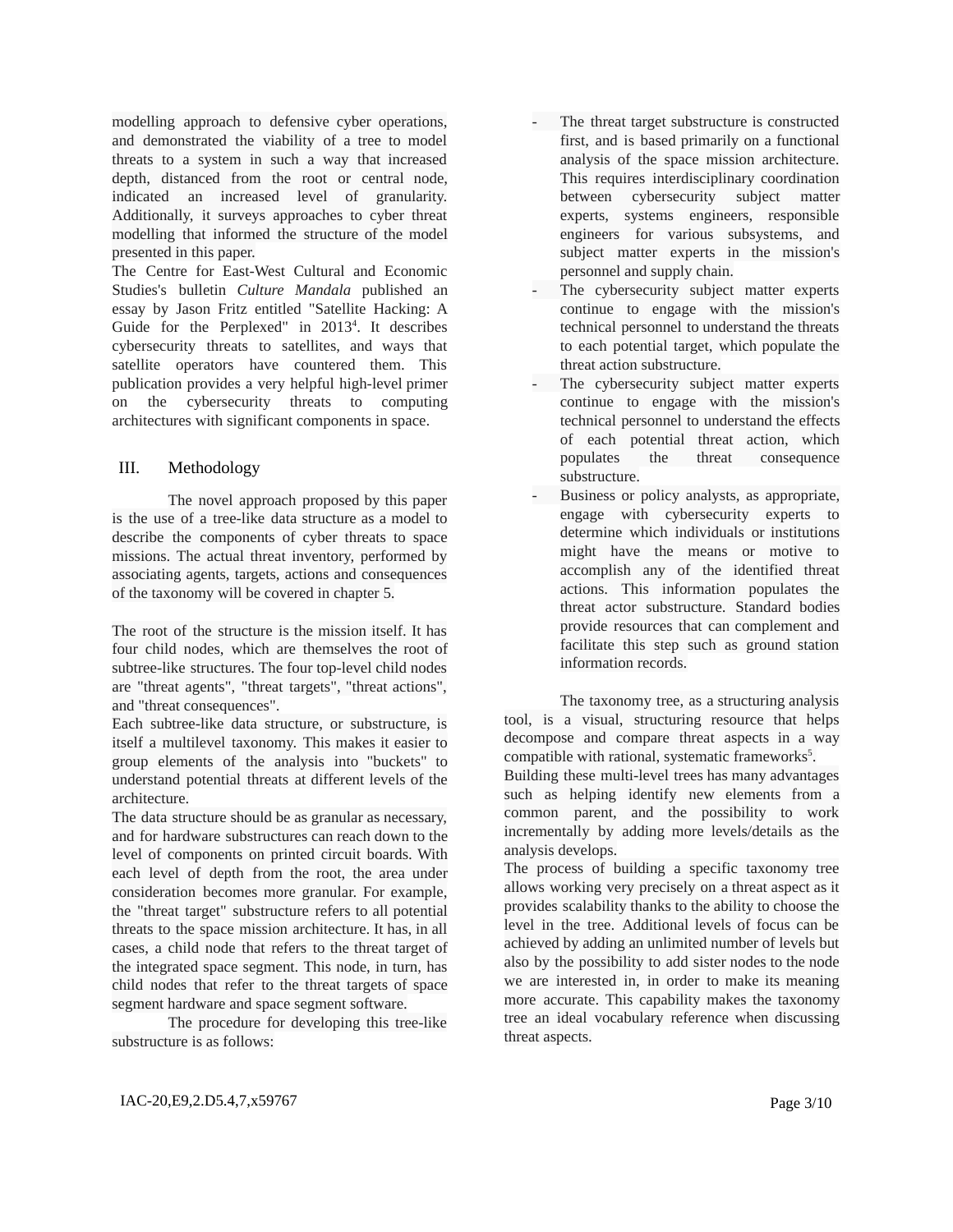The taxonomy tree can be related to a decision/event tree as each branch of a tree should be mutually exclusive, and because the aim is to have all branches be collectively exhaustive<sup>5</sup>. However, the different levels do not represent sequentiality but only a different focus on a unique threat component. This is what makes the taxonomy trees radically different from the attack trees<sup>6</sup> which relate the successive steps in an attack sequence.

As a threat classification structure, the taxonomy tree provides an alternative to the cybersecurity MITRE ATT&CK<sup>7</sup> knowledge base. MITRE classifies real-world observed attack *techniques* in a range of predefined categories labeled *tactics*. This classification cannot be directly transposed to the 4 threat components of many threat assessment models such as the one we selected for this paper. Moreover, the taxonomy tree offers more structure, while more easily opening the threat analysis to non-cyber threats. MITRE ATT&CK remains a great resource in order to populate the mission's threat taxonomy, however.

After establishing the full taxonomy tree, threats can be identified by associating agents, targets, actions, and consequences, and then evaluated.

# IV. Providing a space mission cybersecurity threat taxonomy

Based on the knowledge of space missions from the authors, and information drawn from recognized cybersecurity publications<sup>4,8,9</sup> a space mission threat taxonomy is proposed : https://framindmap.org/c/maps/869322/public. Elements related to the space aspects of the mission are the most detailed, as they are the focus of this paper. This taxonomy is provided as an example and shall be adapted to every project as described in the previous chapter.

#### **Threat agents branch**

The threat agents branch of the proposed taxonomy (Figure 1) was largely inspired by the CCSDS report on security threats against space missions<sup>1</sup>. A specific project would be able to detail several other levels of leaves for better accuracy.



Figure 1: threat agents

## **Threat targets branch**

The threat target branch (Figure 2) has been deliberately kept high level for readability. Like the threat agent branch, it should be expanded when full and precise knowledge of the project is available. Humans, as users and employees supporting every step and aspect of the project/mission,should not be ignored when populating this branch as they are the entry-point of most relevant cyber attacks<sup>10</sup>.

#### **Threat action branch (partial)**

The threat action (Figure 3) is the part of the taxonomy that was the most developed, imagining a LEO satellite mission. This paper only includes a small snapshot but the full tree is available at <https://framindmap.org/c/maps/869322/public>

Once again, a real mission would provide technical data in order to further develop the tree.

#### **Threat consequence branch**

The threat consequence branch (Figure 4) has also been populated by imagining all potential effects of each threat action.

#### **Space cybersecurity threat components**

Furthermore, additional cybersecurity threat elements may be found by analyzing the new angles that may be opened by the specificities of the space environment and the evolution of its industry.

The development time and lifespan of the mission shall be accounted for when providing for cybersecurity. Because cybersecurity requirements evolve rapidly, the components of the mission that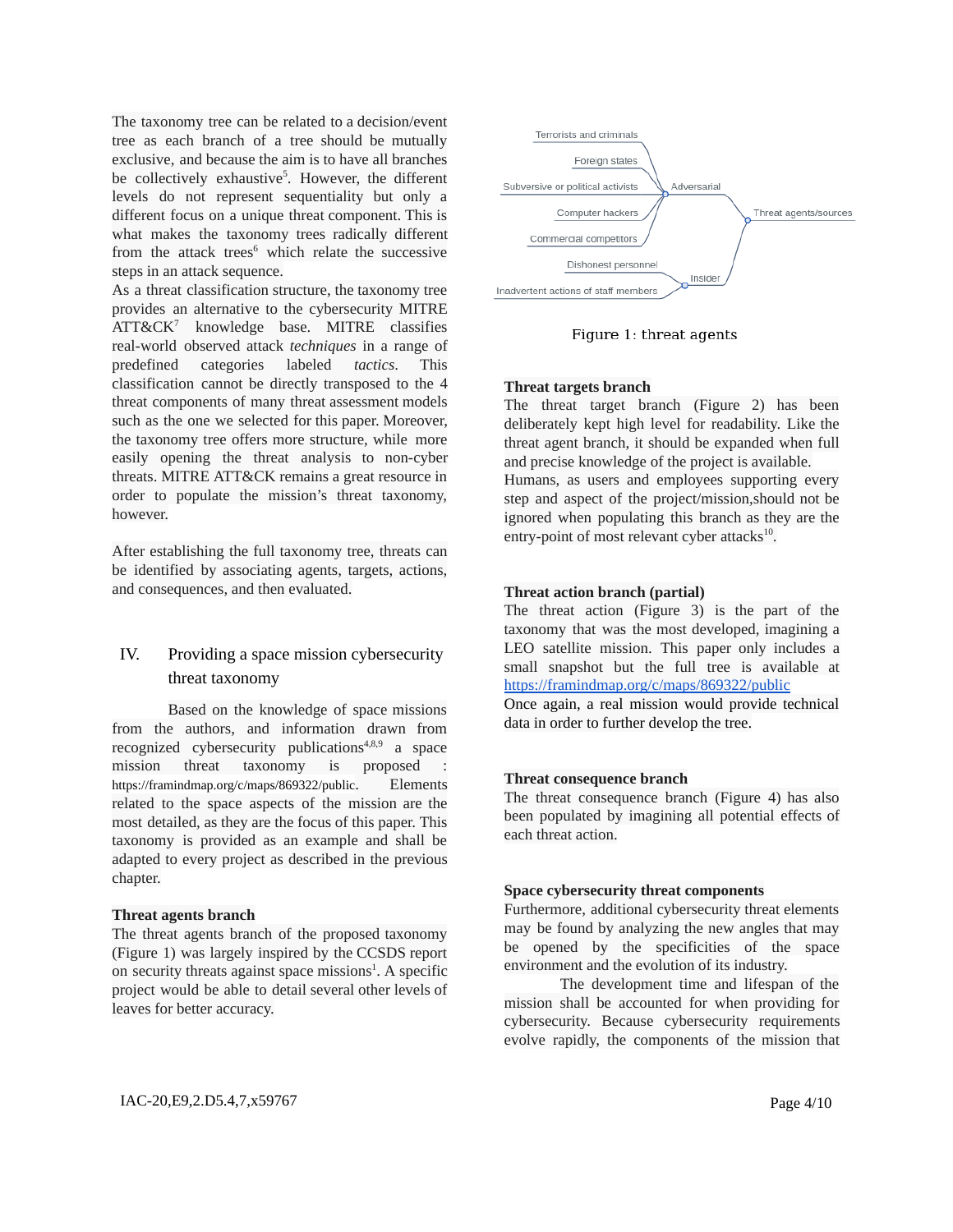are not maintainable are future potential cybersecurity threat targets. For instance, any space-side software and firmware that cannot be quickly updated over the air, cybersecurity functions that are hardware provided, and limited security support timespan of any COTS software are all potential future threat targets. Examples of such current situations would be the lack of encryption in communication with the Globalstar constellation or any currently flying satellite that continues to rely onCOTS-provided OpenSSL library v. 1.0.1f/1.0.2-beta1 or earlier, (i.e.,vulnerable to the famous Heartbleed<sup>11</sup> exposure), or a hardware vulnerability potentially affecting some satellites that use the common Xilinx 7-Series FPGA<sup>12</sup>.

Long lifespan missions are more sensitive to the evolution of cybersecurity standards and practices, as it is impossible to predict the nature of requirements 10 years from now. It is therefore impossible to guarantee that any system will be sufficiently upgradable to satisfy them. For instance integration of AI in space missions and attacks on AI are currently both blooming cybersecurity fields. Moreover, some instances of agile satellites navigating within close proximity to other satellites represent threats from physical interference but also from a cybersecurity point of view: space awareness (identification of technologies and material), possibility of communication replay, electro-magnetic information gathering<sup>13</sup>, or other techniques.

The use in space of any COTS subsystem developed for ground applications is another element to be scrutinized for cybersecurity threat targets and actions. These include third-party supplier level backdoors <sup>14</sup>; increased updatability requirement as exploits are more likely to be publically available; increased attack surface by providing functionalities that are not used, but still enabled even if not documented by the manufacturer. An extreme practical example would be the use of Android hardware for NASA PhoneSats<sup>15</sup>, which are unlikely to have the communication bandwidth allowing them to download the hundreds of megabytes required for an OS update. As of 03/02/2020 there were 247 known CVEs of level 10 (e.g., critical severity) affecting various versions of Android<sup>16</sup>.

In addition to being analyzed as any other COTS subsystem, Open-source software can be a great cybersecurity asset when maintained. Open-source software is typically secured by the expectation that any exploit discovered will be quickly patched and the update quickly applied to affected instances $17$ . However, the risk of adversary code modification during the development or the maintenance phases has to be addressed.

Regarding the assessment of threat consequences, the space environment shall be remembered as very hostile, such that any disturbance in the environmental control of the spacecraft: temperature management, attitude control, orbit control, vacuum, etc. would usually result in failure of the mission with no physical access possible to fix the issue.

The fact that the satellite is orbiting at a long distance has a consequence of allowing communication from a large part of the earth. This should be considered in order to evaluate threat actors, and acknowledged as increasing the likeliness of DDOS attacks, jamming attacks, and decreasing the protections against space awareness and eavesdropping. This should also have an impact on system design as to ensure proper isolation of external communications and internal busses. These are reinforced by the arrival of massive satellite constellations<sup>18</sup> (wider attack surface) but also of their end-user ground terminals that may be coordinated to perform distributed attack such as jamming, brute-forcing, DOS, on any satellite working in the same frequency band event if not part of the constellation.

Finally, the consequence of cost limitation decisions shall be closely monitored from a cybersecurity perspective through the whole project design and execution. The continuous integration infrastructure required in order to fully validate software updates before pushing them represents considerable investment and maintenance. A practical example to evaluate would be the risks associated with the ride-share of the launch with other satellites, which increases the chances of a threat agent to perform an action on a satellite when installing another satellite on the launcher.

This in-depth analysis will result in a very developed taxonomy tree that can be used to characterize any potential threat to the mission, and should be updated periodically in order to take in account the cybersecurity, project, and context evolutions.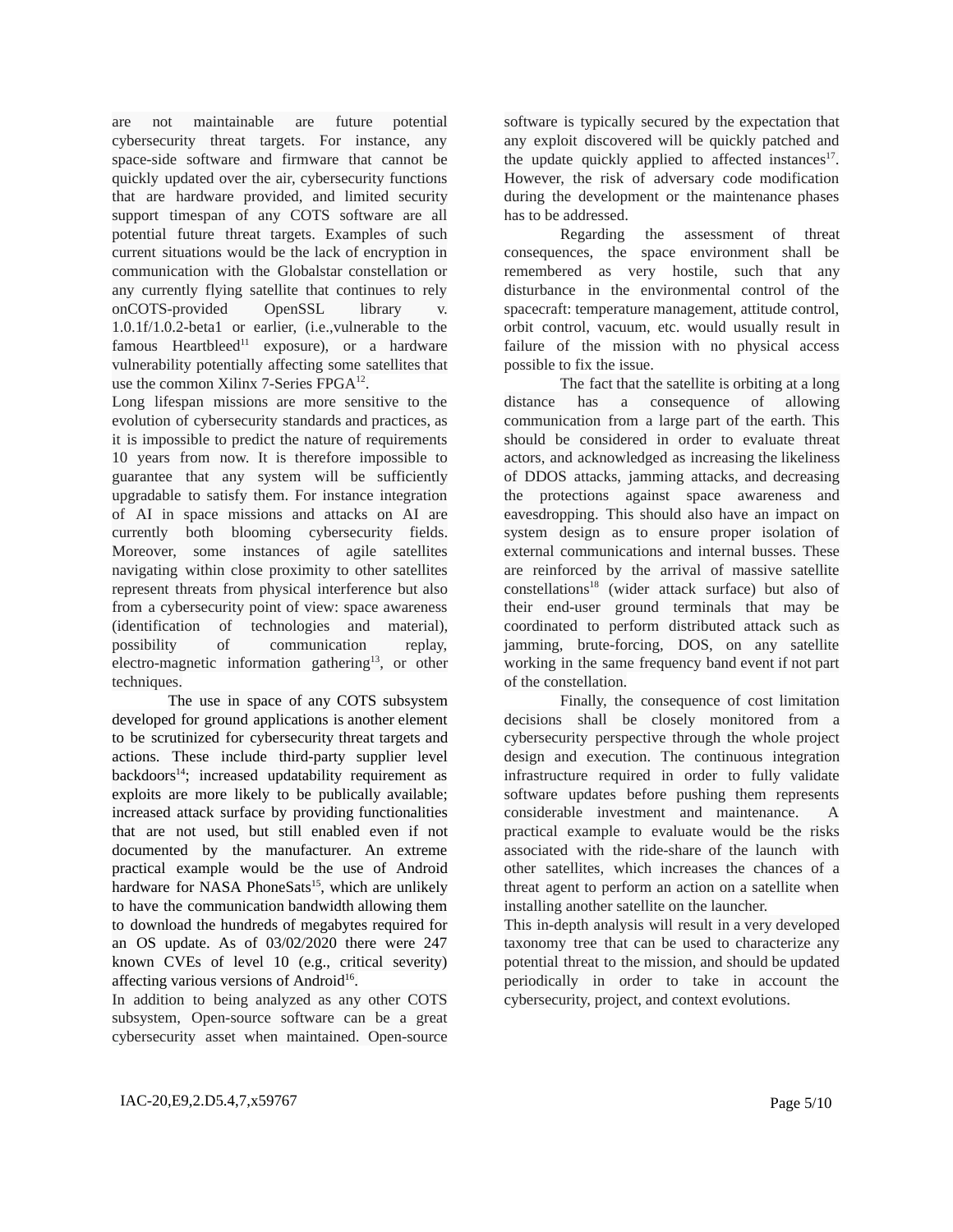#### V. Practical application for risk assessment

The classical risk assessment frameworks come down to the identification of a probability and a quantitative evaluation of the damage in order to compute the risk as their product. This part proposes a solution to efficiently list and evaluate the risk associated with all possible threats leveraging the taxonomy.

In the model used by this paper, a threat is defined by a combination of the 4 components described in part 1: actor, action, target, consequence). In order to perform a comprehensive threat analysis, all combinations of 4 components of each main branch of the taxonomy should theoretically be listed and evaluated. Assessing each possible threat as per the short taxonomy proposed brings out a magnitude of 10e6 combinations to be analyzed. The solution to keep the analysis manageable is to use the taxonomy for scalability: associating probability and damage evaluation at a higher level nodes of the taxonomy and multi-scaling the analysis where it is high.

In order to allow scalability of the study, the mission's threat model shall define breakdown and aggregation rules for the set of variables used by the model (such as the one proposed by the Guide for Conducting Risk Assessments from  $NIST<sup>2</sup>$ ).

On the sample model used in this paper (figure 5), one can distinguish two types of variables:

- The "item variables", relative to a threat component in itself: for instance the quantitative evaluation of a threat consequence, which may be inspired from the CVE rating for classical cybersecurity threats

- The "link variables" relative to a threat item association: for instance, representing the likelihood of a designated threat source to perform a designated threat action.

A breakdown operation is the definition of the values of the child nodes based on the knowledge of the parent on the taxonomy tree.



A basic example of such a rule is  $f(p)=p$ .

# IAC-20, E9, 2. D5.4, 7, x 59767 Page 6/10

Similarly, an aggregation operation is the definition of the values of a parent node based on the knowledge of all its child nodes on the taxonomy.



A basic example of such a rule is  $f(a,b)=max(a,b)$ .

Scalability operations can be applied to both item variables and link variables, considering the values associated with the link with the parent and to the link with the children. The mission threat model may provide different scalability rules for item and link variables. Moreover, more complex rules for aggregation and breakdown may combine several variables of each node in order to produce scalability.

The final benefit for our proposed taxonomy tree is found when accounting for threat escalation by building an attack tree<sup>19</sup>. The attack tree is a concept very different from the taxonomy presented in this paper as it is a way to describe chronological paths from multi-step attacks. However when building an attack tree, the multi-scalability of the threat definition offered by the threat taxonomy hugely increases the efficiency and accuracy of the attack tree assessment.

This way, all space mission cybersecurity threats can be efficiently identified and evaluated according to the mission's threat model in an accurate, multi-scalable focus by using the taxonomy tree.

## Conclusion

We have presented the taxonomy both as a way to better describe threat components, and also as a tool in order to efficiently perform space mission cybersecurity risk assessment. By undertaking a functional decomposition of the mission architecture, and engaging space and cybersecurity experts throughout the process, cybersecurity risks to missions may be assessed. It is hoped that this approach is easier to implement than those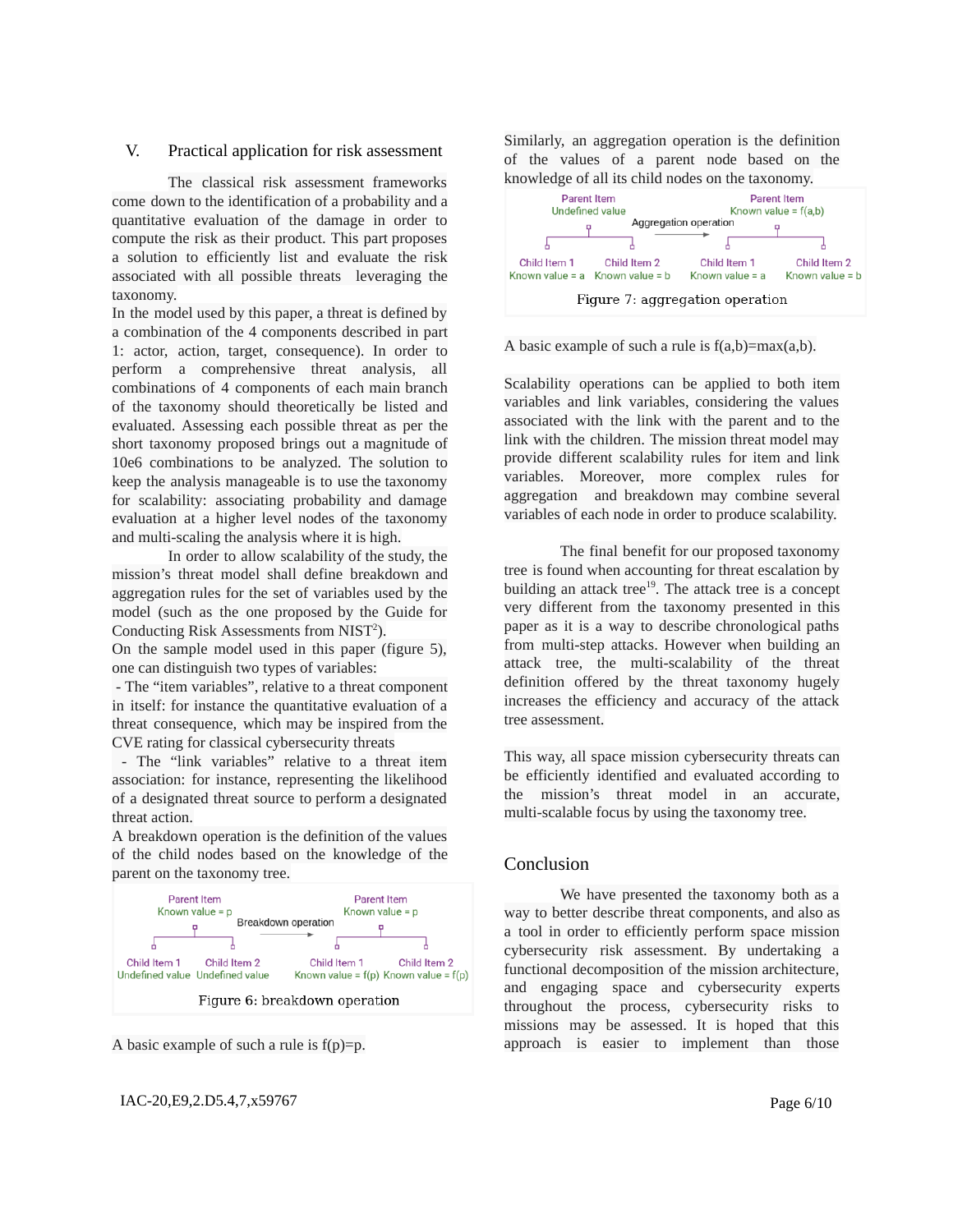approaches currently in use. Even if it is more difficult, due to the need for coordination between subject matter experts in different fields, or for other reasons, it is the belief of the authors that the interdisciplinary approach proposed serves as an effective validation of other threat identification practices because of its dissimilar methodology.

A future work to be performed in the direct continuity of this paper would be to implement the taxonomy tree and perform a threat assessment on an existing or imaginary space mission.

Further theoretical research in approaches to defensive cybersecurity operations in the space domain should consider a modification of the data structure proposed here. In particular, the authors would consider how modifying the directed root tree they present into a more generic directed graph would affect the functional analysis, and the high level understanding of the satellite as a system with cybersecurity vulnerabilities. This interest is driven by the potential for a component to fulfill different functions in different spacecraft subsystems, which is an improvement opportunity for this model.

Practical research rooted in space cybersecurity might focus on developing countermeasures, policies, and best practices to counter threats identified through this approach. Furthermore, the authors wonder whether graph-based approaches to threat assessment affect how wargames are used in understanding threats to complex architectures, and whether the use of these taxonomies would affect resource allocation in addressing identified vulnerabilities.

# References

- 1. "Security Threats against Space Missions." 2 Dec. 2015, CCSDS. *CCSDS 350.1-G-2*
- 2. "Guide for ConductingRisk Assessments." Sep. 2012, NIST, *Special Publication 800-30 Revision 1*
- 3. "Cyber Threat Modeling The MITRE Corporation." 7 Apr. 2018, https://www.mitre.org/sites/default/files/publ ications/pr\_18-1174-ngci-cyber-threat-mode ling.pdf. Accessed 30 Sep. 2020.
- 4. "Satellite Hacking: A Guide for the Perplexed" 2013, Fritz J. et al. *Culture Mandala: Bulletin of the Centre for East-West Cultural and Economic Studies*
- 5. "The Thinker's Toolkit: fourteen powerful techniques for problem solving." 1995, Jones D. M. *New York : Times Business*
- 6. "Mission-Centric Cyber Security Assessment of Critical Systems." 12 Sep. 2016, Pecharich J. et al. https://trs.jpl.nasa.gov/bitstream/handle/201 4/47027/CL%2316-4097.pdf. Accessed 30 Sep. 2020.
- 7. "MITRE ATT&CK®", The MITRE Corporation. https://attack.mitre.org/. Accessed 30 Sep. 2020.
- 8. "Cybersecurity for Space: Protecting the Final Frontier" 2020, Oakley J. G. *Apress*
- 9. "Challenges to Security in Space" 18 Mar. 2019, US Defense Intelligence Agency
- 10. "The Human Factor 2019 Report" 2019, Proofpoint. https://www.proofpoint.com/us/resources/thr eat-reports/human-factor. Accessed 30 Sep. 2020
- 11. "Heartbleed Bug." 2014, https://heartbleed.com/. Accessed 30 Sep. 2020.
- 12. "The Unpatchable Silicon: A Full Break of the Bitstream Encryption of Xilinx 7-Series FPGAs", Maik Ender et al. https://www.usenix.org/system/files/sec20fal l\_ender\_prepub.pdf. Accessed 30 Sep. 2020
- 13. "How the NSA Monitors Target Computers with Radar Wave Devices." 10 Jan. 2014, Pierluigi Paganini. https://resources.infosecinstitute.com/nsa-m onitors-target-computers-radar-wave-devices /. Accessed 30 Sep. 2020.
- 14. "Managing Cyber Risks In Global Supply Chains: Part II" 22 Sep 2020, Pellathy D. et al. Supply Chain Management Review
- 15. "NASA's Latest Space Technology Small Satellite Phones Home" 4 Dec. 2013, Hoover R et al, *NASA Ames news release AR13-83*
- 16. "Google Android : List of security vulnerabilities - CVE Details." The MITRE Corporation. https://www.cvedetails.com/vulnerability-lis t/vendor\_id-1224/product\_id-19997/Google-Android.html. Accessed 30 Sep. 2020.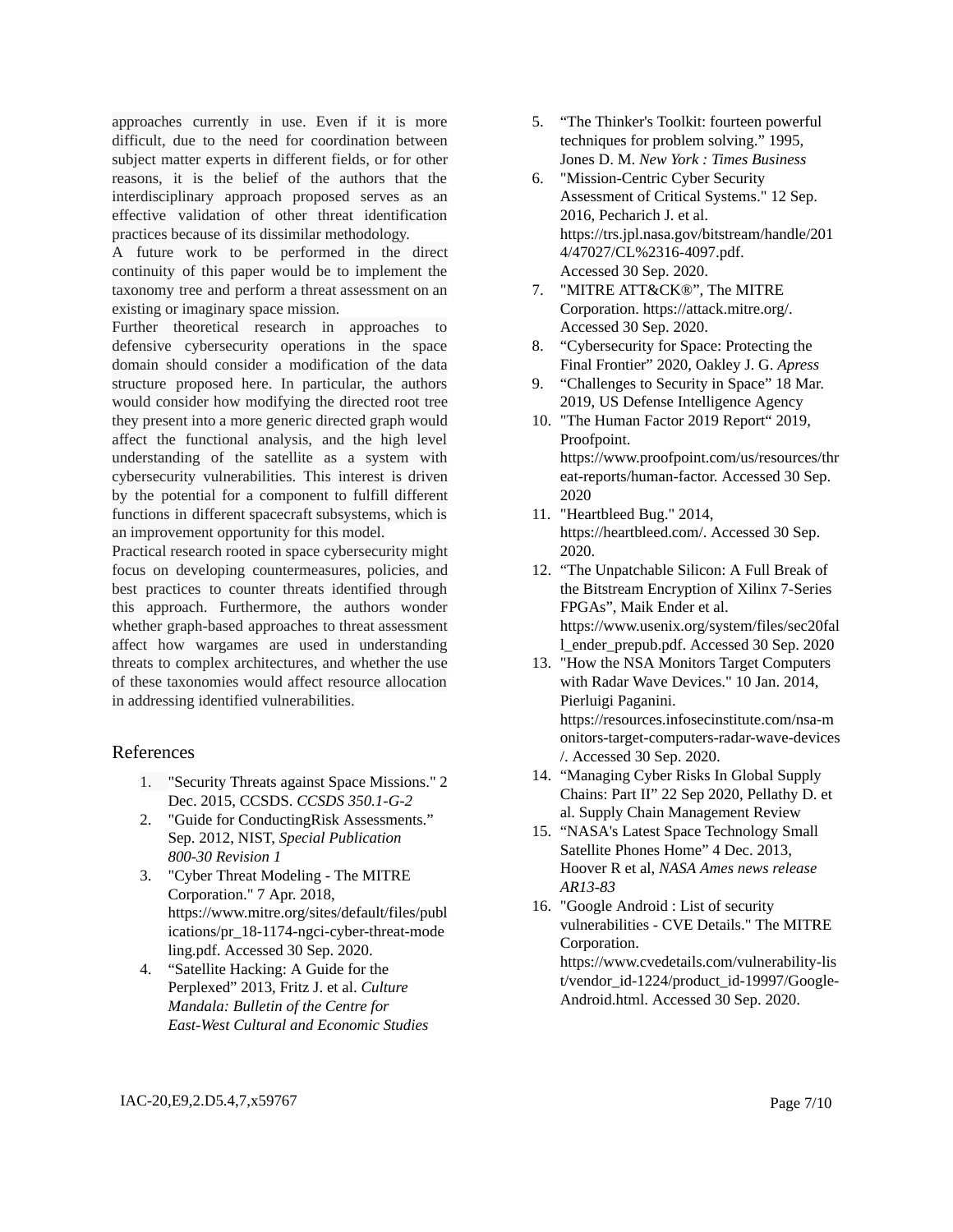- 17. "Cybersecurity Principles for Space Systems" 11 Dec. 2018, Falco G. *Journal of aerospace information systems*
- 18. "What space missions can learn from cyber-security breaches and counter-measures in the telecommunications industry" 25 Oct. 2019, Millwood S. *IAC*
- 19. "Attack Trees" Dec. 1999, Schneier B. *Dr. Dobb's Journal*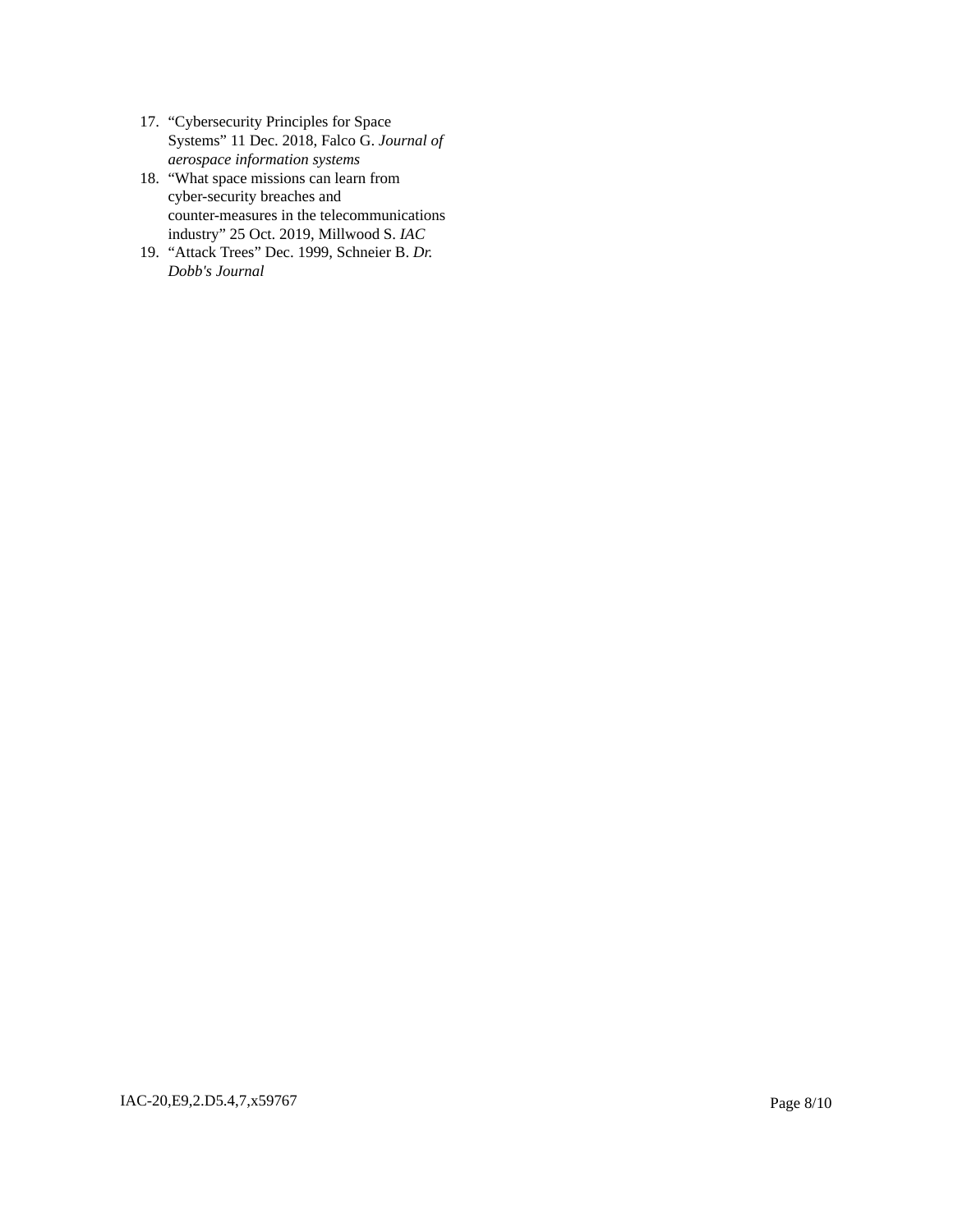

Figure 2: threat targets



Figure 3: threat actions (partial)